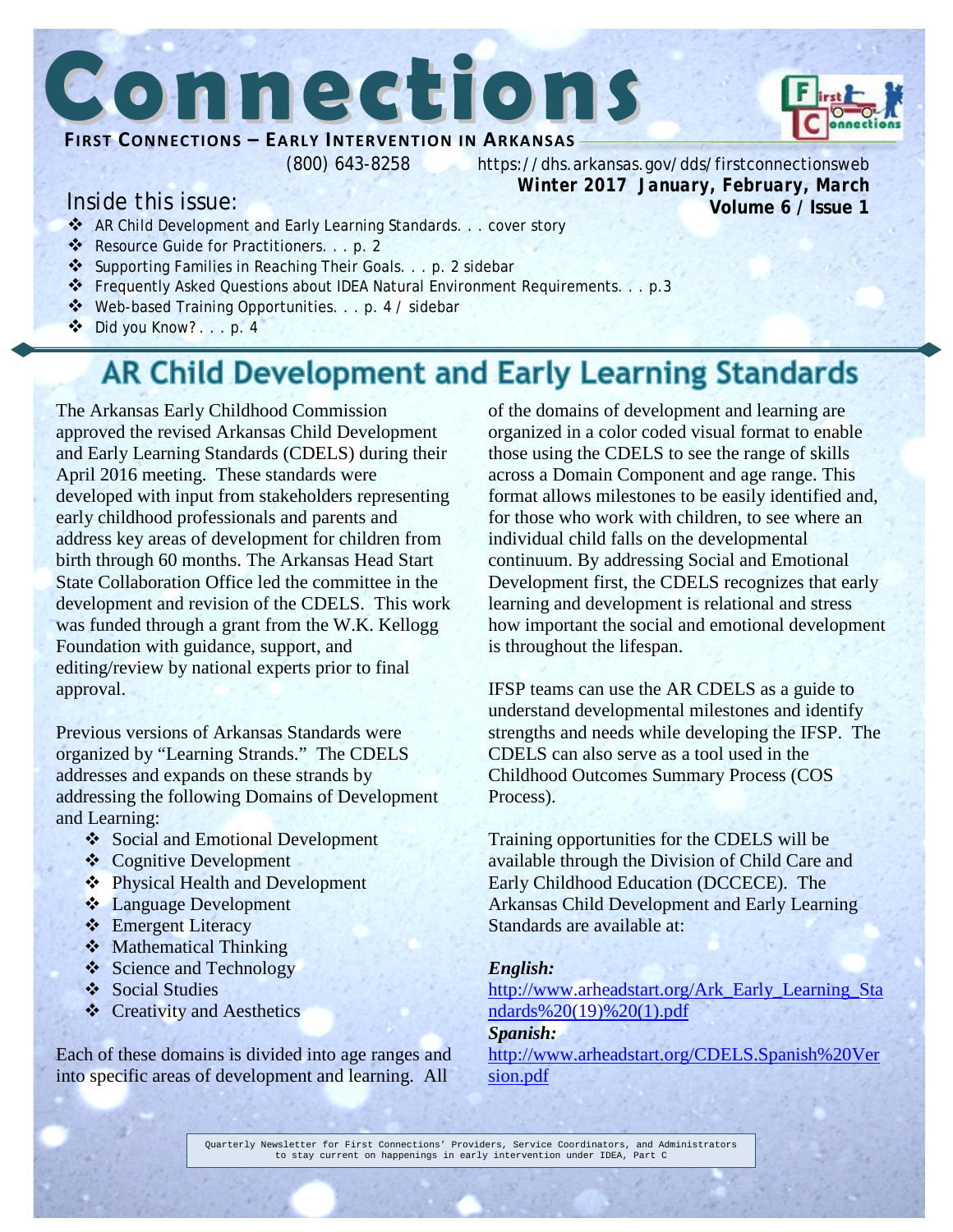### **Supporting Families in Reaching Their Goals**

The Department of Human Services (DHS) in partnership with the Arkansas Department of Career Education (DCE) will begin offering free GED® courses and preparation / tutoring in conjunction with Arkansas Tech University, Pulaski Technical College and the Warren School District. The host sites for the classes are:

- **F** Arkansas Health Center in Haskell
- **Booneville Human** Development Center
- **SE Arkansas Human** Development Center in Warren

The GED® courses are available at no cost to individuals in these communities unable to satisfy high school graduation requirements that may have limited job and career opportunities for these families.

The GED® test certifies high schoollevel knowledge and skills in the core academic areas of Reasoning through Language Arts, Social Studies, Science, and Mathematical Reasoning. Upon successful completion of the test, the Arkansas High School Diploma is awarded to the student.

For more information about class times and locations, contact the sites directly at 501-860-0500 in Little Rock, 479-675-2121 in Booneville, and 870-226-6774 in Warren.

## **Resource Guide for Practitioners**

This resource guide examines effective interventions and provides guidance on emerging scientific techniques to support implementation and advancement in the field. *The Handbook of Early Childhood Special Education* focuses on evidence-based practices and covers core intervention areas in ECSE, such as literacy, motor skills, and social development as well as diverse contexts for services, including speech-language pathology, physical therapy, and pediatrics. Contributors offer strategies for planning, implementing, modifying, and adapting interventions to help young learners extend their benefits into the higher grades. Concluding chapters emphasize the importance of research in driving evidence-based practices (EBP).



Topics featured in the handbook include:

- Family-centered practices in early childhood intervention.
- $\blacksquare$  The application of Response to Intervention (RtI) in young children with identified disabilities.
- **Motor skills acquisition** for young children with disabilities.
- **Implementing evidence-based practices in ECSE** classrooms.
- Cultural, ethnic, and linguistic implications for ECSE

The handbook is an excellent resource for researchers, professors, upper-level undergraduate and graduate students, and practitioners across such disciplines as early childhood education, clinical social work, speech and physical therapy, developmental psychology, behavior therapy, public health, and child and school psychology.

Citation: Reichow, B., Boyd, B. A., Barton, E. E., & Odom, S. L. (Eds.). (2016). Handbook of early childhood special education. Cham, Switzerland: Springer.

DOI: 10.1007/978-3-319-28492-7

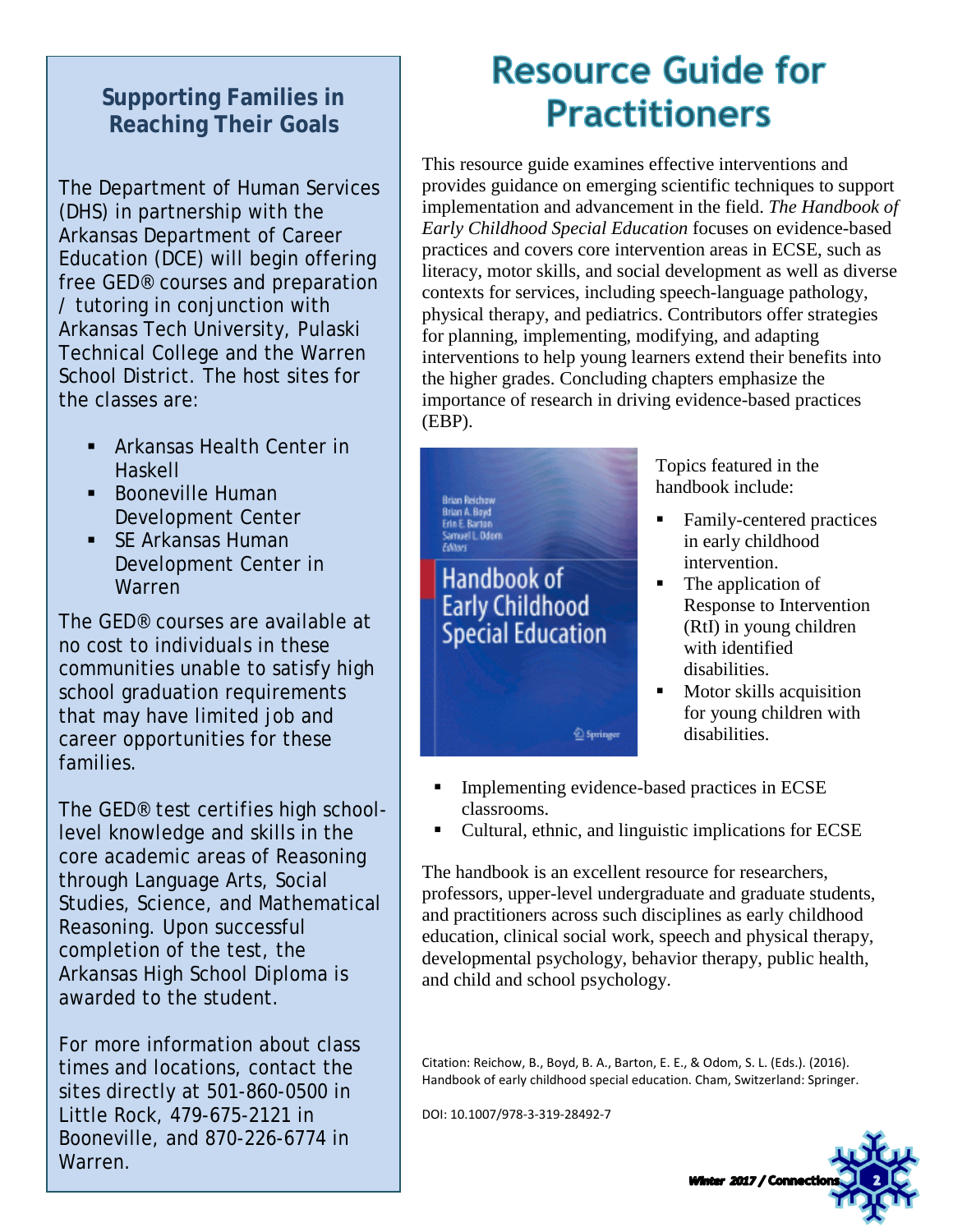## **Frequently Asked Questions about IDEA Natural Environment Requirements**

Natural learning environments (NLE) are " ...experiences and opportunities afforded developing children as part of daily living, child and family routines, family rituals, and family and community celebrations and traditions" (Dunst, Hamby, Trivette, Raab, Bruder, 2000). NLE are critical for the growth and development of all children. Natural learning environment practices support parents and other important care providers in fostering child learning and development. The information in these FAQ's provided by *Coaching in Early Childhood* provides useful information to support practitioners in use of these practices.

**Q:** If services are provided in a center, clinic, or provider office but the parent is present and involved, doesn't that meet NE requirements?

**A:** Therapy clinics, centers primarily for children disabilities, and practitioner offices are not considered natural environments. Regardless of how hard we try, we are providing decontextualized interventions, which are not supported by the research on how children learn. Children learn best when they learn in context and have multiple opportunities to practice the skills and abilities throughout their day. The generalization research indicates that it is much easier to generalize newly learned skills when they are learned within the context of meaningful, functional activities as they happen naturally versus setting up contrived situations in a clinic or office.

**Q:** If a center-based program has a preschool open to the public and incorporates natural environment learning philosophies into individualized treatment, would it be considered to be a natural environment?

**A:** A center-based program would only be considered a natural environment if the ratio of typically developing children to children with disabilities is similar to the ratio in the general community. "Individualized treatment," however, would not be considered part of a natural learning environment. Early intervention or early learning would be individualized and occur within the context of the naturally planned and occurring activities in the daycare or preschool classroom with EI practitioners supporting the teacher in promoting the child's participation in the classroom activities rather than the practitioner using a pullout model, which would be considered decontextualized intervention.

**Q:** How do we embed natural environment practices into our therapy when children live in homes with virtually no toys or books?

**A:** The first place to start is to get an understanding of how the child spends his or her time. *What does the child do? Where does the child go? What are the parents/caregivers doing during the child's day?* This is part of the assessment process to identify the child's existing (and desired) activity settings. If the family has no toys or books, then the practitioner must identify what the child is currently using as play objects (i.e., pots, pans, empty containers, rocks, sticks, sand, etc.) and to support caregivers in maximizing the child's enjoyment of what play objects do exist. If the family is *interested* in obtaining other objects for the child to play with, then the practitioner is responsible for assisting the family in identifying resources to obtain them (i.e., toy lending resources, public libraries, garage sales, Goodwill, budgeting to purchase toys, etc.). Our responsibility is to support the family with what they have, where they are, and share information that matches their priorities.

**Q:** What about the houses we go into, where the houses are dirty and not conducive to therapy?

**A:** More often than not, this is an issue of our values versus the family's values. In order to be truly family-centered, we have to acknowledge that different families have different lifestyles and different standards of tidiness. If it is an abusive or neglectful situation, we are mandated reporters. If it's not abuse or neglect, we need to look closely at our own values. The fact is that is where that child lives. We need to support the family in promoting the child's developing in their natural environment.

Winter 2017 / Connections

 $3<sup>1</sup>$